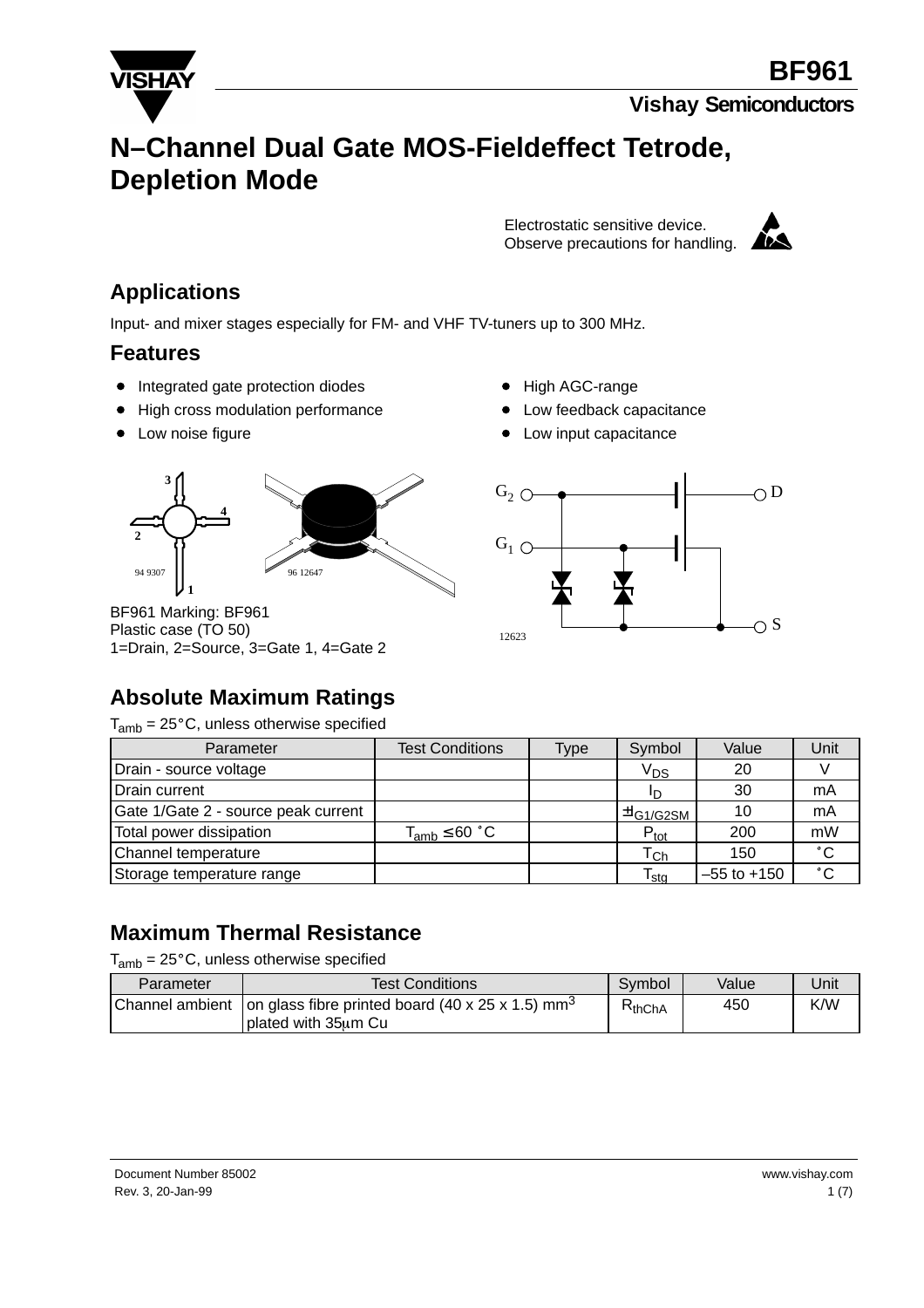## **Vishay Semiconductors**



### **Electrical DC Characteristics**

 $T_{amb} = 25^{\circ}$ C, unless otherwise specified

| Parameter                            | <b>Test Conditions</b>                                      | <b>Type</b>   | Symbol                    | Min | Typ | Max  | Unit   |
|--------------------------------------|-------------------------------------------------------------|---------------|---------------------------|-----|-----|------|--------|
| Drain - source<br>breakdown voltage  | $I_D = 10 \mu A$ , $-V_{G1S} = -V_{G2S} = 4 V$              |               | $V_{(BR)DS}$              | 20  |     |      | V      |
| Gate 1 - source<br>breakdown voltage | $\pm I_{G1S}$ = 10 mA, $V_{G2S}$ = $V_{DS}$ = 0             |               | $\pm V_{\text{(BR)}G1SS}$ | 8   |     | 14   | V      |
| Gate 2 - source<br>breakdown voltage | $\pm I_{\rm G2S}$ = 10 mA, $V_{\rm G1S}$ = $V_{\rm DS}$ = 0 |               | $\pm V_{\text{(BR)}G2SS}$ | 8   |     | 14   | $\vee$ |
| Gate 1 - source<br>leakage current   | $\pm V_{G1S}$ = 5 V, V <sub>G2S</sub> = V <sub>DS</sub> = 0 |               | $\pm$ <sub>G1SS</sub>     |     |     | 100  | nA     |
| Gate 2 - source<br>leakage current   | $\pm V_{\rm G2S} = 5$ V, $V_{\rm G1S} = V_{\rm DS} = 0$     |               | $H_{G2SS}$                |     |     | 100  | nA     |
| Drain current                        | $V_{DS}$ = 15 V, $V_{G1S}$ = 0, $V_{G2S}$ = 4 V             | <b>BF961</b>  | <b>IDSS</b>               | 4   |     | 20   | mA     |
|                                      |                                                             | <b>BF961A</b> | <b>IDSS</b>               | 4   |     | 10.5 | mA     |
|                                      |                                                             | <b>BF961B</b> | <b>IDSS</b>               | 9.5 |     | 20   | mA     |
| Gate 1 - source<br>cut-off voltage   | $V_{DS}$ = 15 V, $V_{G2S}$ = 4 V, $I_D$ = 20 $\mu$ A        |               | $-V_{G1S(OFF)}$           |     |     | 3.5  | $\vee$ |
| Gate 2 - source<br>cut-off voltage   | $V_{DS}$ = 15 V, $V_{G1S}$ = 0, $I_D$ = 20 $\mu$ A          |               | $-V$ G2S(OFF)             |     |     | 3.5  | $\vee$ |

### **Electrical AC Characteristics**

 $V_{DS}$  = 15 V, I<sub>D</sub> = 10 mA,  $V_{G2S}$  = 4 V, f = 1 MHz, T<sub>amb</sub> = 25°C, unless otherwise specified

| Parameter                | <b>Test Conditions</b>                      | Symbol             | Min | Typ | Max | Unit |
|--------------------------|---------------------------------------------|--------------------|-----|-----|-----|------|
| Forward transadmittance  |                                             | $y_{21s}$          | 12  | 15  |     | mS   |
| Gate 1 input capacitance |                                             | C <sub>issg1</sub> |     | 3.7 |     | pF   |
| Gate 2 input capacitance | $V_{G1S} = 0$ , $V_{G2S} = 4$ V             | C <sub>issg2</sub> |     | 1.6 |     | pF   |
| Feedback capacitance     |                                             | C <sub>rss</sub>   |     | 25  |     | fF   |
| Output capacitance       |                                             | $C_{\rm oss}$      |     | 1.6 |     | pF   |
| Power gain               | $G_S = 2$ mS, $G_L = 0.5$ mS, $f = 200$ MHz | $G_{DS}$           |     | 20  |     | dB   |
| AGC range                | $V_{G2S} = 4$ to $-2$ V, f = 200 MHz        | $\Delta G_{DS}$    |     | 50  |     | dB   |
| Noise figure             | $G_S = 2$ mS, $G_I = 0.5$ mS, $f = 200$ MHz | F                  |     | 1.8 | 2.5 | dB   |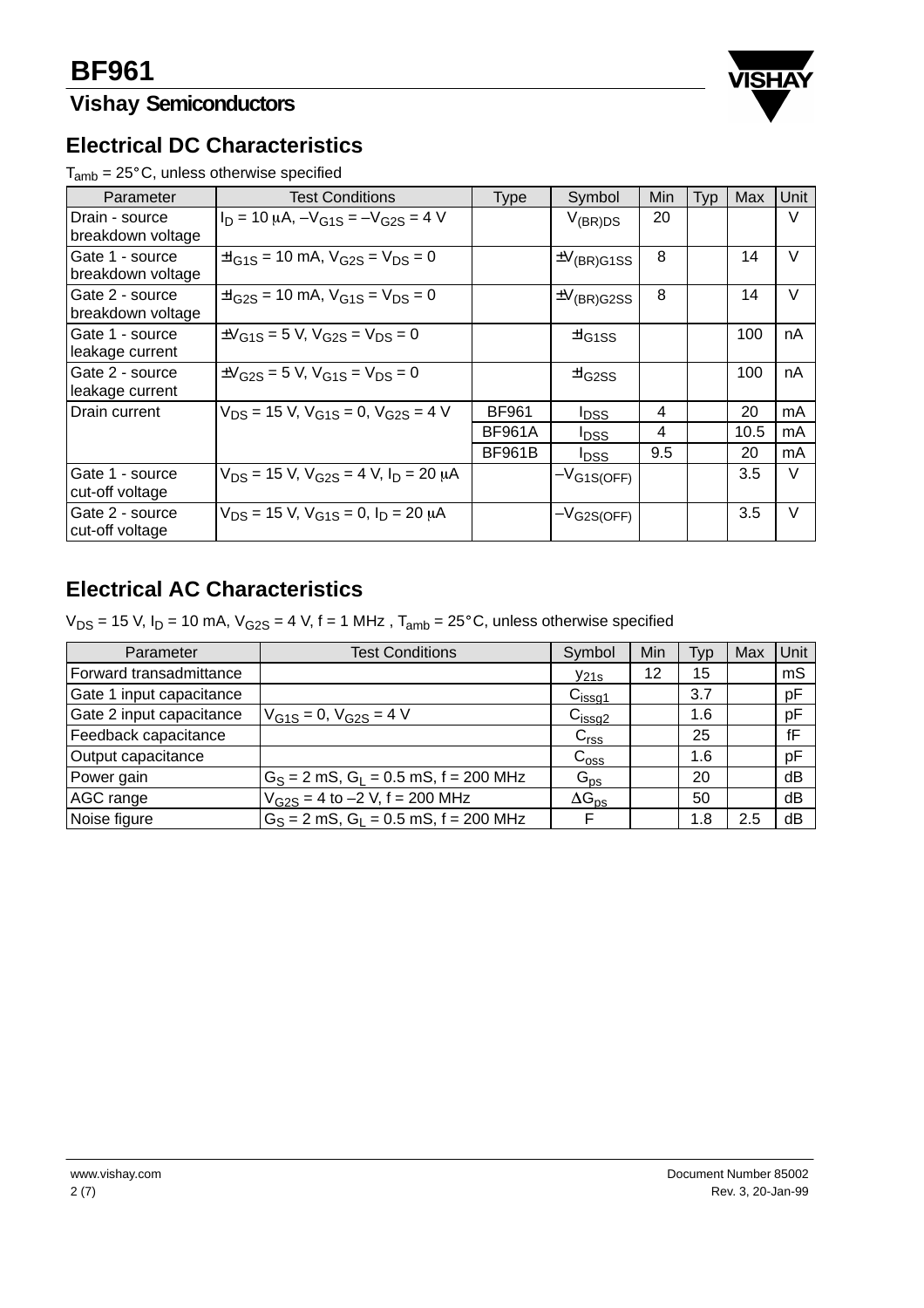

## **BF961**

#### **Vishay Semiconductors**

### **Typical Characteristics**  $(T_{amb} = 25^{\circ}C$  unless otherwise specified)









Rev. 3, 20-Jan-99  $3(7)$ Document Number 85002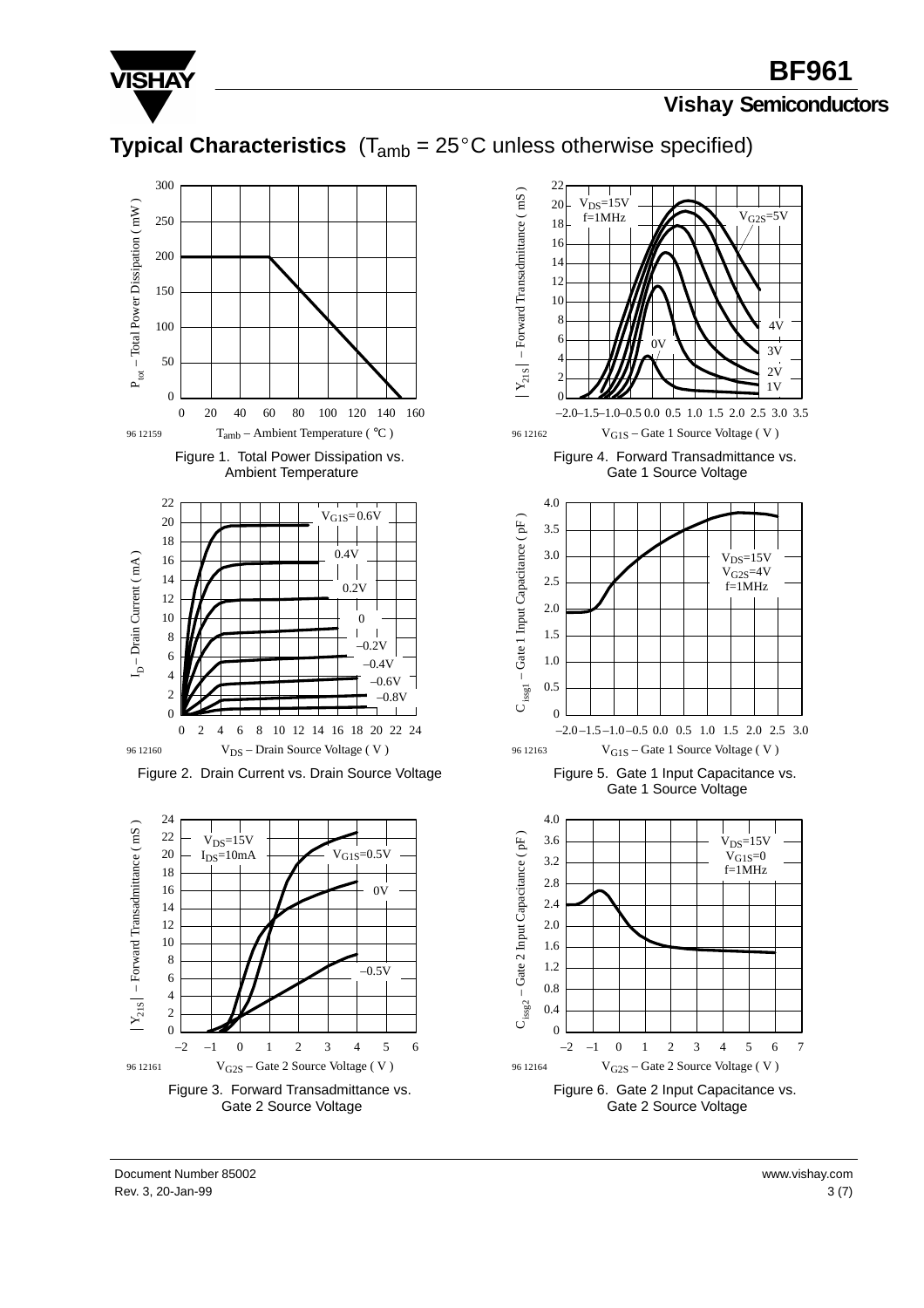**BF961 Vishay Semiconductors**





Figure 7. Output Capacitance vs. Drain Source Voltage



Figure 8. Short Circuit Input Admittance



Figure 9. Short Circuit Forward Transfer Admittance



Figure 10. Short Circuit Output Admittance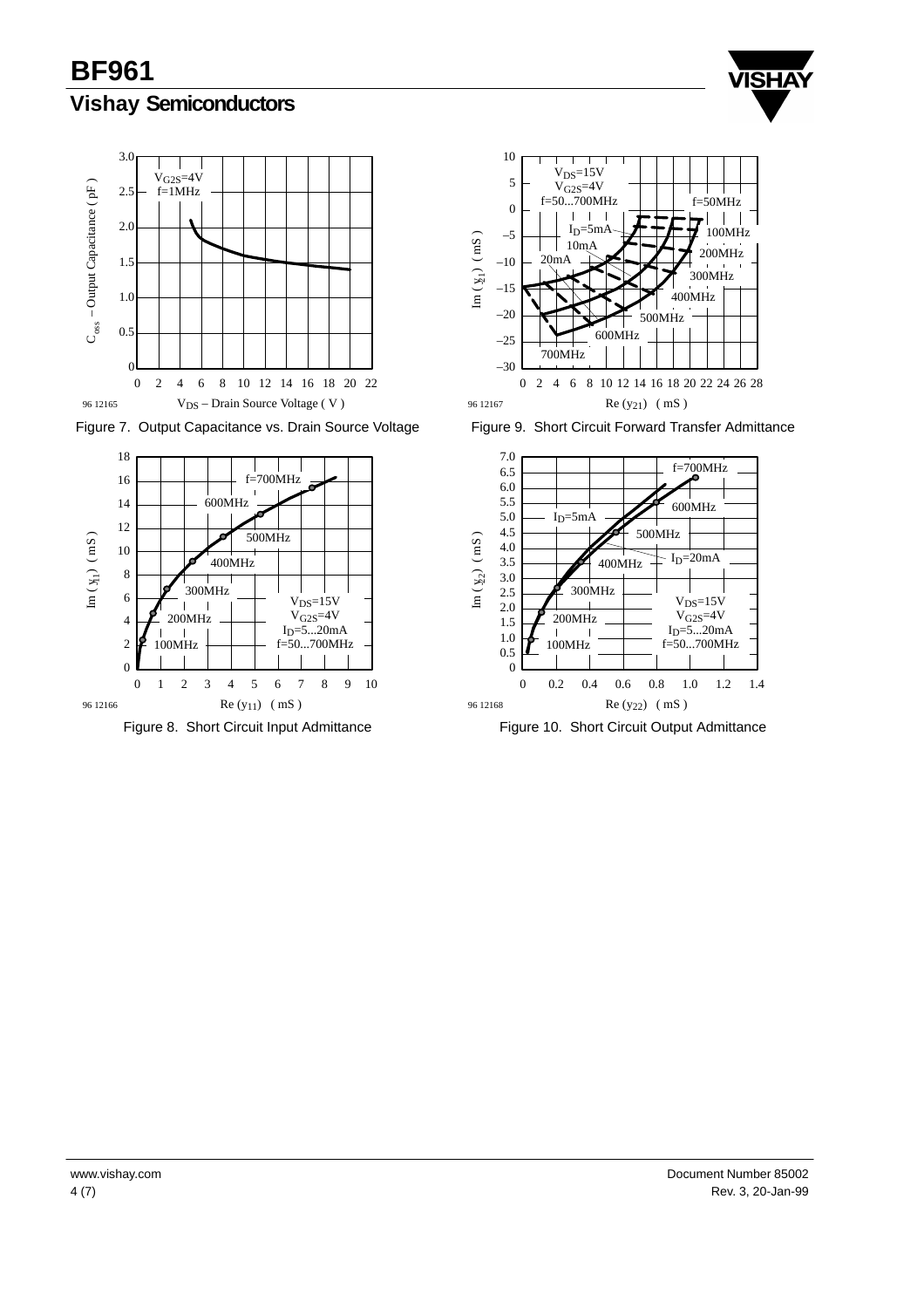

**BF961**

### **Vishay Semiconductors**

$$
V_{DS} = 15
$$
 V, I<sub>D</sub> = 5 to 20 mA, V<sub>G2S</sub> = 4 V, Z<sub>0</sub> = 50  $\Omega$ 

 $S_{11}$ 

 $S_{12}$ 









Figure 12. Forward transmission coefficient



Figure 13. Reverse transmission coefficient

 $S_{22}$ 



Figure 14. Output reflection coefficient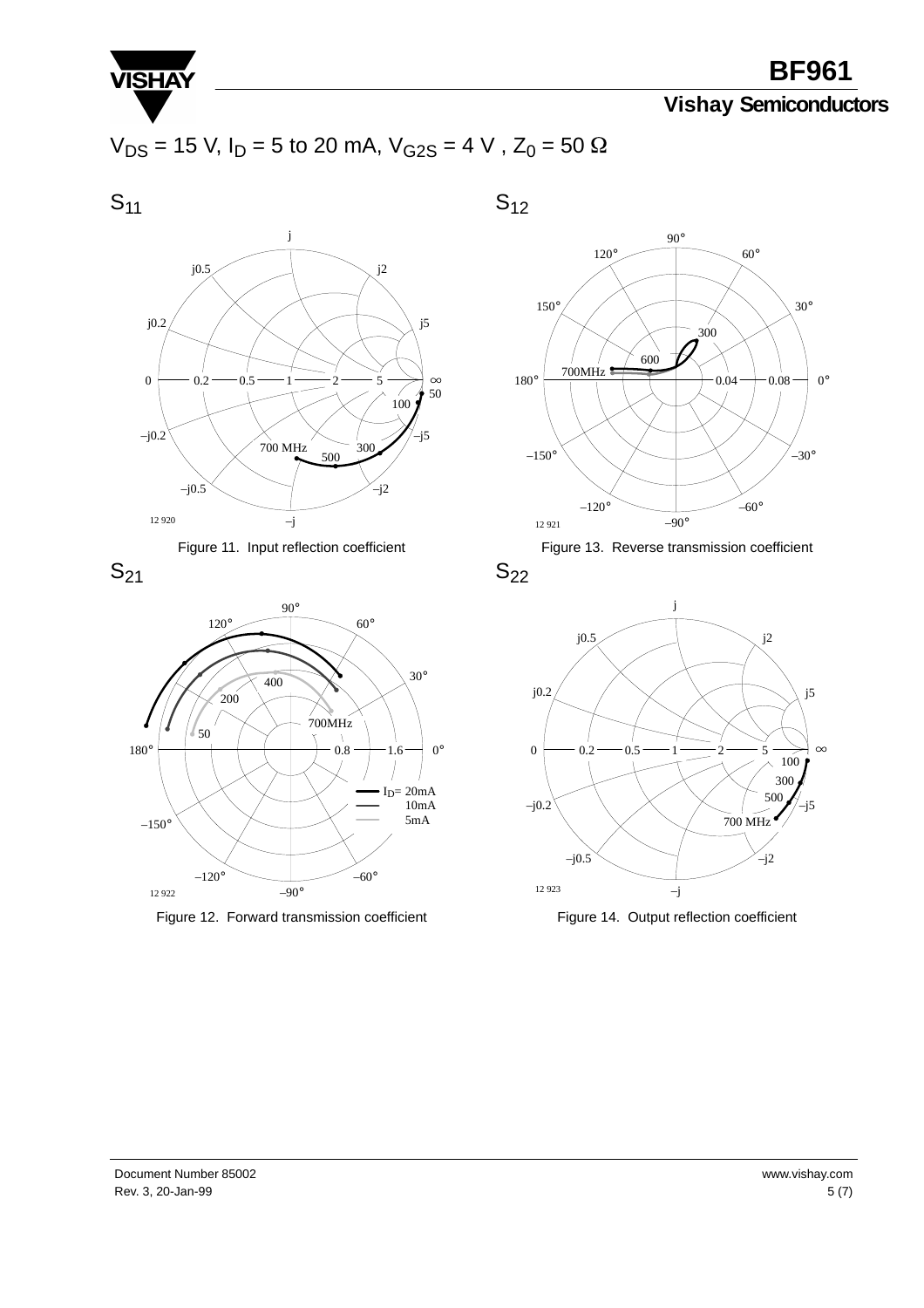## **Vishay Semiconductors**



### **Dimensions in mm**





technical drawings<br>according to DIN<br>specifications

96 12242